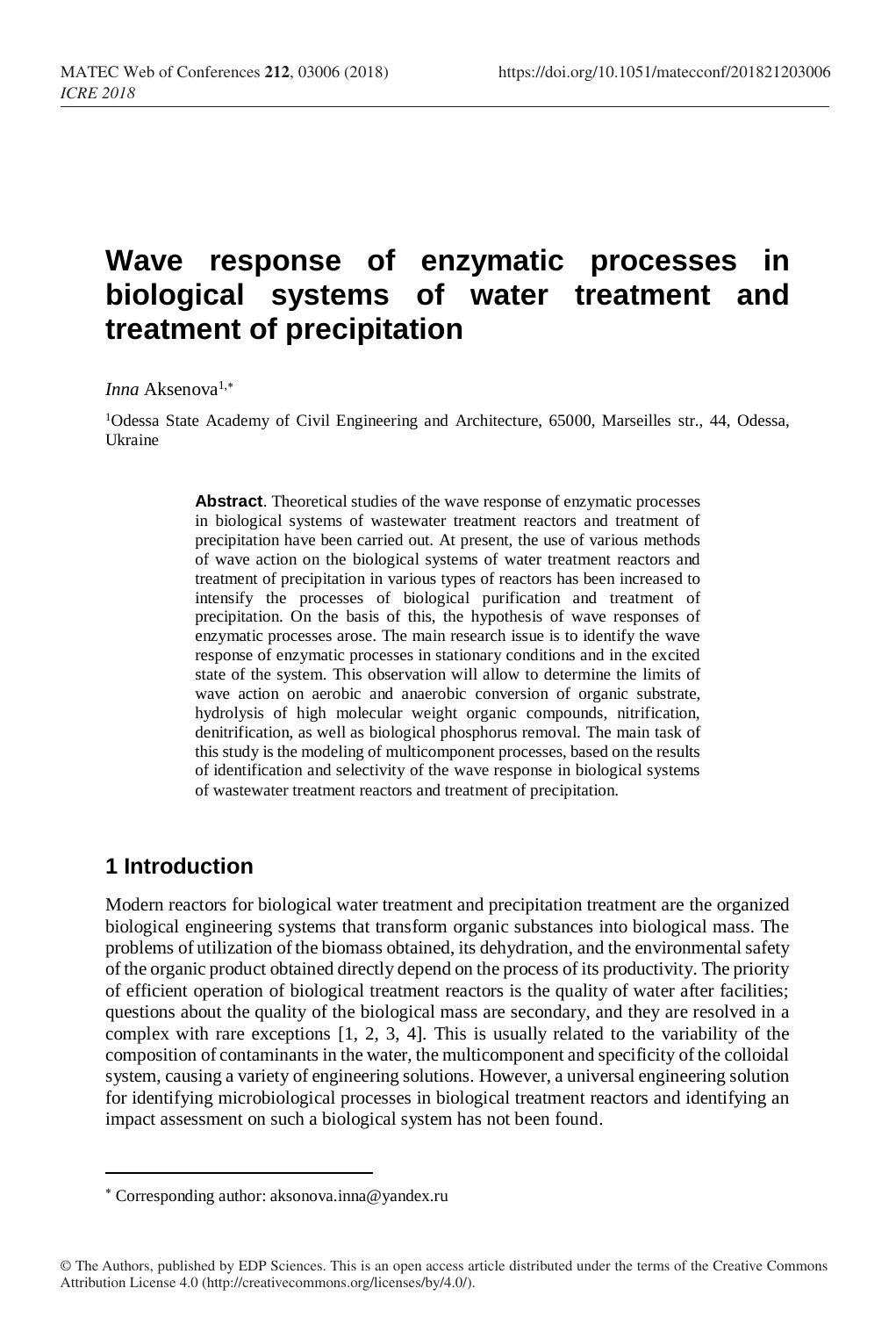Based on the theory of wave oscillations in chemical systems, the paper considers the question of wave responses of the main enzymatic processes that occur in biological water treatment reactors and sediment treatment.

# **2 Problem Statement**

The presence of wave excitations in biochemical wastewater treatment processes is determined by the total effect of exo- and endothermic reactions of enzymatic catalytic cleavage of high molecular weight organic compounds. The formation of a colloidal system with specific properties makes it possible to identify the occurrence of wave excitation with respect to the corresponding biochemical process. The identification of processes is not necessary in the practice of modeling microbiological processes in the pharmaceutical and food industries, because the components of the system are known. Therefore, more need to know the kinetics of the process causing the yield and quality of the product. On the contrary, the identification of processes and their stages in biochemical wastewater treatment is very important in order to carry out the process more efficiently. Identification of the quantity and quality of high molecular compounds in waste water is determined by integral methods with chemical consumption of oxygen. The appropriate classification and dynamics of the transformation of organic matter in wastewater are considered in [1].

But this is insufficient to reproduce a more efficient process of reactions of enzymatic catalytic cleavage of high-molecular organic compounds in biochemical reactors of various kinds. Identification of the processes of aerobic and anaerobic conversion of organic substrate, hydrolysis of high molecular organic compounds, nitrification, denitrification, biological removal of phosphorus with wave characteristics makes it possible to recognize processes. The received wave characteristics of waste water for determination of aerobic or anaerobic conversion of organic substrate, hydrolysis of high molecular weight organic compounds, nitrification, denitrification, biological phosphorus removal are compared with model systems in a calm and excited state. The measurement of electrical, thermodynamic characteristics and microscopic examination of the spatial structures of the colloidal microsystem obtained, as well as the dynamics of its changes make it possible to correct the process.

#### **2.1 Identification of wave phenomena in biological systems of wastewater treatment reactors and treatment of precipitation**

The identification of wave phenomena in reactors of different geometric configurations depends on the hydraulic conditions of the process. Objectively, it should be considered that, in contrast to corridor-type reactors, they differ from wave characteristics in column-type reactors based on the kinetics of the passage of heterogeneous and homogeneous chemical reactions of aerobic or anaerobic conversion of organic substrate, hydrolysis of high molecular organic compounds, nitrification, denitrification, biological phosphorus removal. It should be noted that any biochemical and chemical or physicochemical process has its own wave characteristics. Evaluation of wave characteristics and their comparison with optimal conditions for obtaining a positive result at the outlet from the reactor will make it possible to more efficiently operate the biological systems of reactors for wastewater treatment and treatment of precipitation.

Wave characteristics have also hydrodynamic parameters of fluid motion. Parallel turbodynamic, high-speed, circulating, screw, and combined fluid movements have their own wave characteristics.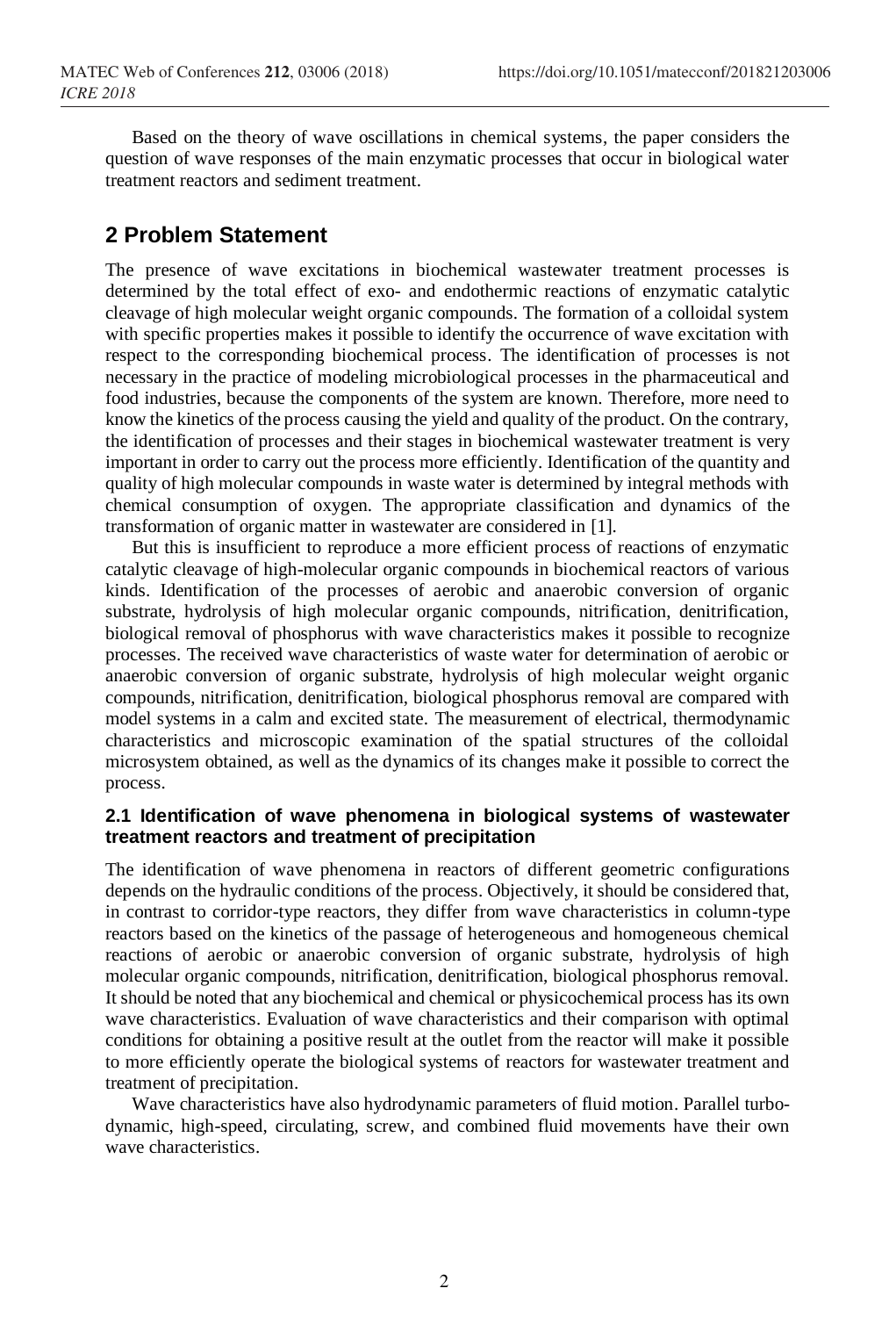The negative consequences of cavitation, hydraulic shock and their wave characteristics are described in the current literature, but low-frequency oscillations and their wave characteristics are less studied [2].

The positive consequences of low intensity cavitation on biochemical processes give the right to believe that the identification of low-frequency wave phenomena in biological systems of reactors of various kinds will allow modeling of effective conditions for the passage of processes and optimize the management of chemical, biochemical, and physicochemical processes of wastewater treatment and limits of the impact on selfpurification of water bodies.

#### **2.2 Methods for studying wave responses in biological systems of wastewater treatment and treatment of precipitation**

Methods for studying the state of biochemical processes in the reactor can be based on ultrasonic examination of the corresponding volume of the reactor, thermo-technical examination of the volume of the biological system of the reactor, visualization of the microstructures of the bacterial colonies and their spatial configuration in a calm and excited state, etc. A direct study of the state of operation of the biological system of the reactor gives a more objective assessment of biochemical processes and the possibility of their correction.

The action of electric, magnetic electromagnetic, radioactive, ultrafrequency, infrared radiation to intensify or inhibit the development of biocenosis in the biological system of the reactor on the basis of identification of wave phenomena of biochemical processes allows, perhaps, to dose more precisely according to the changes in the spatial structure of the colloid and microcolloid system in the excited state.

The study of exogenous and endogenous zones in the volume of the biological system of the reactor with the help of thermal inspection is provided with data on the location, propagation, and dynamics of exothermic and endothermic biochemical processes, as well as the intensity of diffusion and temperature equalization processes. It is important to obtain thermodynamic characteristics of the operation of different types of loads, insertions, and other types of differentiation of the volume of the biological system of a reactor for wastewater treatment.

Adaptation of methods for ultrasonic examination of reactor volume for the manifestation of qualitative and quantitative characteristics of wave phenomena of aerobic and anaerobic conversion of organic substrate, hydrolysis of high molecular organic compounds, nitrification, denitrification, biological removal of phosphorus in a calm and excited state of a colloidal and micro colloidal system are also important.

The results of ultrasonic examination of hydrodynamic fluid current and wave impulse characteristics that increase or decrease the exogenous and endogenous zones of the processes of biochemical reactions of aerobic and anaerobic conversion of organic substrate, hydrolysis of high molecular organic compounds, nitrification, denitrification, biological phosphorus removal, which are simultaneously detected by thermo-technical examination of the volume of the biological system of the reactor , are comparable with the integral exponents spruce content of organic matter by the ratio of the parameters of permanganate oxidizability and the chemical process of oxygen, total nitrogen and the chemical process of oxygen, total phosphorus and the chemical process of oxygen, nitrogen of ammonium and nitrite- and nitrate ions. Integral indices of individual relationships and their dependencies, which characterize the corresponding biochemical processes in the biological system of a sewage treatment reactor and wave characteristics of enzymatic-catalytic cleavage reactions of high molecular organic compounds, provide an objective assessment of the reactor operation under given hydrodynamic conditions. The stability of the corresponding zones in different hydrodynamic conditions is determined by the rate of metabolic processes and the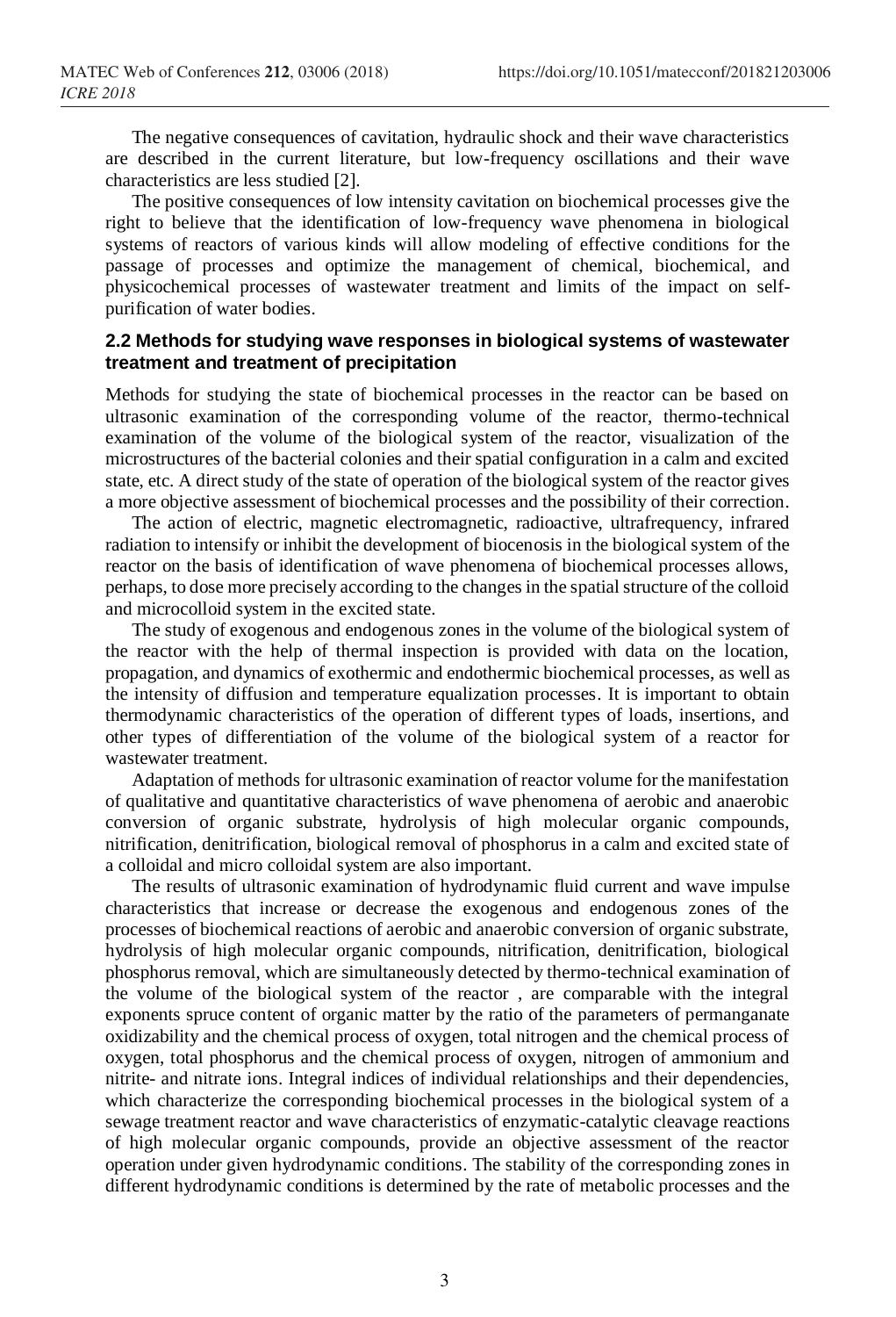growth of the number of colonies of bacteria, their stability in the fluid flow, adaptation of microorganisms to the corresponding volume of the reactor in the free and attached state. The greater the differentiation of reactor volume is, the more favorable conditions for the passage of aerobic and anaerobic conversion reactions of organic substrate, hydrolysis of high molecular weight organic compounds, nitrification, denitrification, biological phosphorus removal are, and the more uniform the thermal characteristics of the total volume of wastewater treatment reactors and the treatment of precipitation are.

• Modern methods of diagnostics of various types of radiation make it possible to use them for identification of wave phenomena of the biochemical wastewater treatment processes.

• Identification of wave characteristics of aerobic and anaerobic conversion reactions of organic substrate, hydrolysis of high molecular weight organic compounds, nitrification, denitrification, biological phosphorus removal in comparison with integral identification methods make it possible to obtain techniques for qualitative and quantitative characterization of the environment of wastewater treatment reactors and treatment of precipitation.

• Identification of wave phenomena of the hydrodynamic current of a liquid will allow to react in time to radiation that inhibits biochemical processes in the reactor.

• Identification of the characteristics of wave phenomena of biochemical wastewater treatment processes with the development of appropriate techniques will make it possible to more efficiently manage the processes during operation of reactors for wastewater treatment and treatment of precipitation and also to create positive wave characteristics for various types of low-intensity emissions.

• Identification of wave phenomena in the reactions of aerobic and anaerobic conversion of organic substrates, hydrolysis of high molecular weight organic compounds, nitrification, denitrification, biological phosphorus removal in combination with integrated analytical methods of investigation will make it possible to expand the nomenclatural characteristics of the organic matter of large wastewater and rather adapt the corresponding biocenosis.

• Identification of the characteristics of wave phenomena that inhibit the metabolic processes of the corresponding bacteria to regulate their development in biological reactor systems at different stages of purification is useful. In this aspect, a more detailed study of the wave characteristics of the processes of low-frequency cavitation and the action of various types of aeration systems in sewage treatment reactors may be of interest.

• Identification of wave phenomena of the hydrodynamic interaction of a fluid flow with inserts and various kinds of loads will allow to determine their favorable configuration and spatial arrangement.

Investigations of the wave characteristics of biochemical wastewater treatment processes open the prospects for a complex modulation of effective biological sewage treatment using nanotechnology.

# **3 Research Questions**

The main question of the research is the identification of the wave response of enzymatic processes under stationary conditions and in the excited state of the system, which will allow us to determine the limits of the wave action on the reactions (aerobic and/or anaerobic conversion of organic substrate, hydrolysis of high molecular weight organic compounds, nitrification, denitrification, biological phosphorus removal). In addition, this study determines the intensity of wave response in biological systems of wastewater treatment reactors and treatment of precipitation and the probability of maximum kinetic parameters of the identified processes.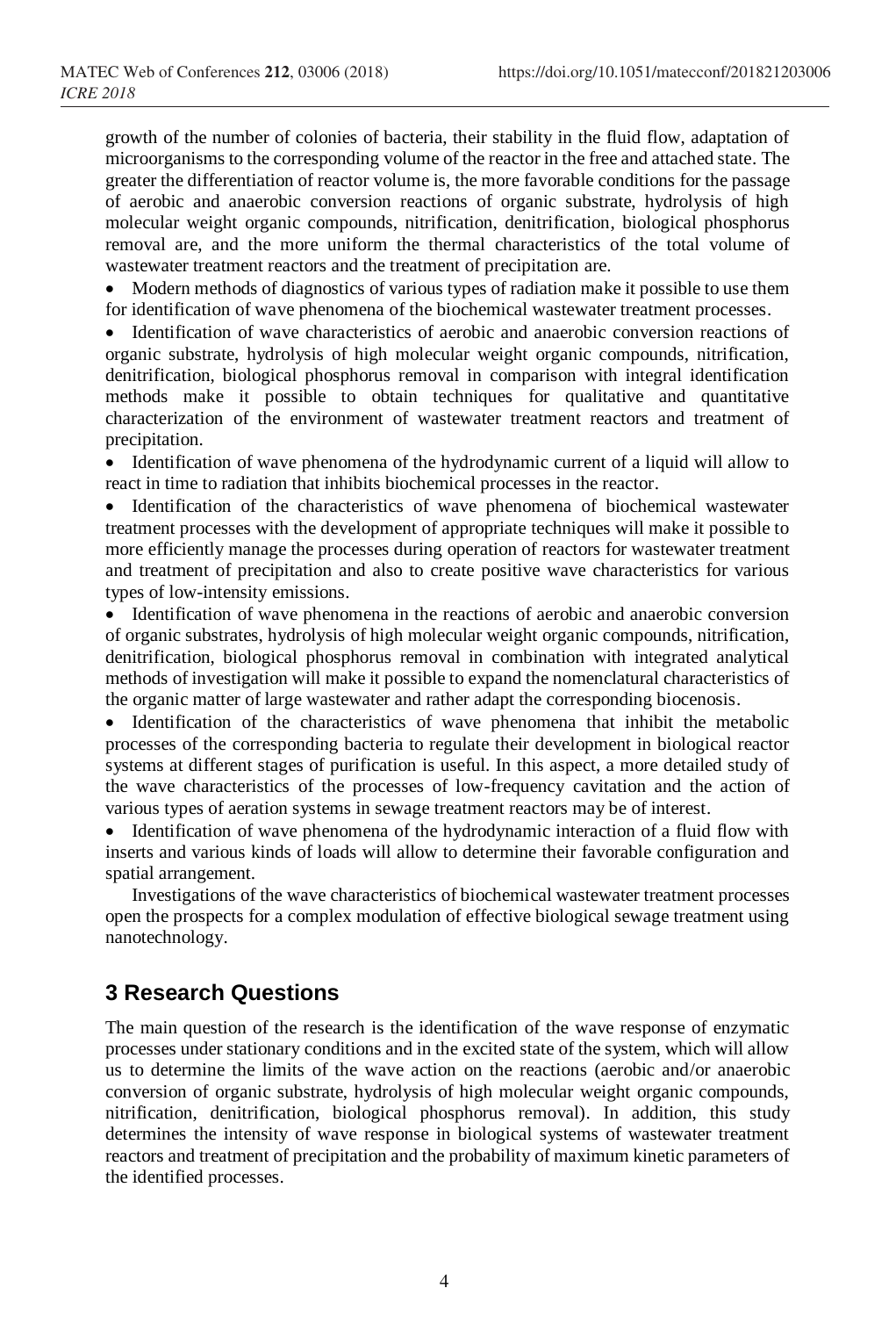## **4 Purpose of the Study**

The purpose of the study is to substantiate the hypothesis of the existence of wave responses of homogeneous processes of enzymatic reactions of aerobic and/or anaerobic conversion of organic substrate, hydrolysis of high molecular weight organic compounds, nitrification, denitrification, biological phosphorus removal in biological systems of wastewater treatment reactors and treatment of precipitation.

Identification of processes in biological systems of wastewater treatment reactors and treatment of sediments determines the limits of the influence of various types of impacts on these systems.

### **5 Research Methods**

The use of ultrasonic methods for studying biological systems of reactors to identify the reactions of aerobic and anaerobic conversion of an organic substrate, hydrolysis of high molecular weight organic compounds, nitrification, denitrification, biological phosphorus removal makes it possible to monitor the change in the state of the system; formation of microcolloid structures [6], their destruction during the decomposition of organic matter; the formation of excess biomass, the emergence of microcurrents and swirled flows in water treatment and treatment of precipitation, and other characteristics that are of a wave nature.

#### **5.1 Resonance phenomena in the ultrasonic investigation of wave responses in biological systems of wastewater treatment reactors and treatment of precipitation**

Wave characteristics of changes in the density of a homogeneous medium that arise during aerobic and anaerobic conversion of an organic substrate, hydrolysis of high molecular weight organic compounds, nitrification, denitrification, biological phosphorus removal during ultrasound investigation can cause resonance phenomena.

At resonance frequencies, the electrical impedance has the form [11]:

$$
Z_r = \frac{1}{f\omega c_0} (1 + \theta),\tag{4}
$$

where  $\theta = 8\eta k^2 Q \sin(\pi f/2f_0)/f(k_1 d)^2$ ,  $C_0$  – piezoceramic capacity, Q - fractionality of resonator,  $\omega = 2\pi f$ , f – frequency,  $f_0 = c_1/2d$ ;

kt – coefficient of electromechanical coupling;

η – compatible oscillation factor of piezoceramic plates;

 $k_1$ , d  $c_1$  – wave number, thickness, and ultrasonic velocity for the piezoceramic plate, respectively.

Wave characteristics of changes in the density of a homogeneous medium that arise during aerobic and anaerobic conversion of an organic substrate, hydrolysis of high molecular weight organic compounds, nitrification, denitrification, biological phosphorus removal during ultrasound investigation can cause resonance phenomena.

At resonant frequencies, the electrical impedance is

$$
U_s = \frac{2h^2 D\gamma}{k_1 c^2} \cdot \frac{\sin\left(k_1 \frac{d}{2}\right)}{AS} \tag{5}
$$

where  $U_s$  - amplitude of electric voltage arising on the receiving piezoceramic plate in the absence of electrical load, h - piezoelectric constant, D - amplitude of electrical induction in an excited piezoceramic plate,  $\gamma = \frac{\rho_2 c_2}{r}$  $\frac{\mu_2 c_2}{\rho_1 c_1}$  - the modulus of elasticity of a piezoceramic plate at a constant,  $c_1$  i  $c_2$  - ultrasound velocity in piezoelectric plates and liquid,  $\rho_1$  i  $\rho_2$  - density of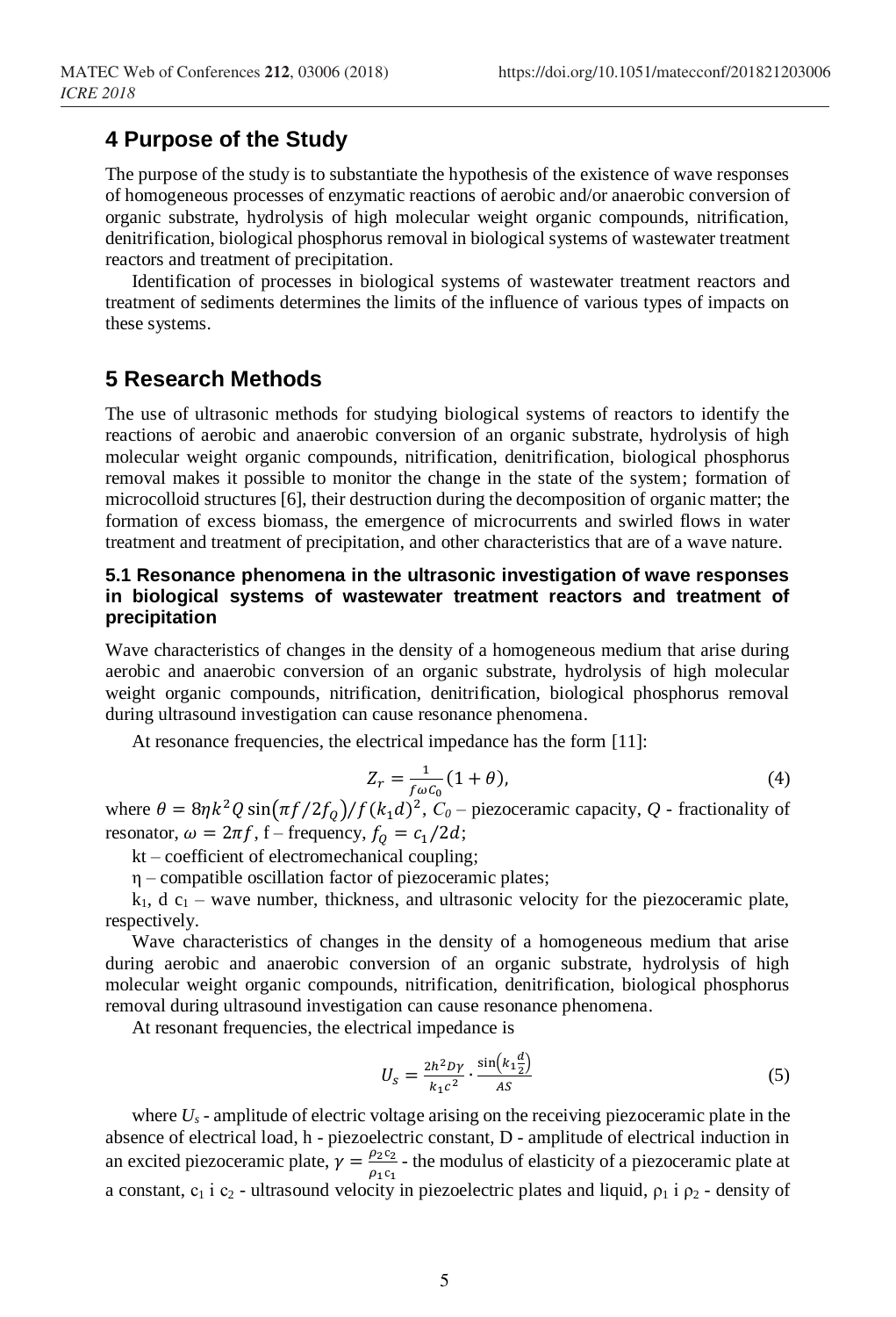piezoelectric and liquid, А, S - wave number and thickness of the liquid layer. At resonance, expression (5) is

$$
\frac{U}{U_0} = \frac{\delta \theta}{1 + \theta} \tag{6}
$$

where *U* is an amplitude of electric voltage being taken from the receiving piezoceramic plate,  $U_0$  - amplitude of excitation voltage,  $\theta$  is defined by formula (4),  $\delta = Z_{e\ell}/(Z_{e\ell} + 1/(f\omega C_0))$ is the transmission coefficient for voltage with the acoustics of the circuit to the electrical, and *Zел* is a complex resistance of electric load. From the formula obtained it follows that the output voltage is always less than the exciting voltage.

#### **5.2 Registration of wave responses in biological systems of wastewater treatment and treatment of precipitation**

The use of equivalent surveillance cameras, which are installed directly into the scope of the facility, is proposed for the registration of wave responses in reactors. Equivalent cameras are equipped with sensors to record changes in volumetric, induction, optical, ultrasonic, thermal, and other parameters.

Currently, the market of remote devices for recording technological processes in industry provides unlimited possibilities for using such devices to control enzymatic processes in biological wastewater treatment reactors and to treat precipitation. Sensitivity of sensors and software is oriented to an equivalent volume of stationary conditions for the passage of enzymatic processes; the volume, induction, optical, ultrasonic, thermal data of the wave responses of processes are recorded in accordance with model parameters.

Modern bioreactors for sewage treatment and treatment of precipitation have separate geometric spaces for each stage: aerobic conversion of organic substances, nitrification, denitrification, anaerobic conversion of organic substances; biological isolation of phosphorus. Therefore, the registration of wave reviews of enzymatic processes using equivalent cameras with a corresponding set of sensors is simplified in comparison with the structures in which these zones need to be determined. To determine the zones of the corresponding process in the biological treatment facilities of the classical type, the use of the equivalent chamber method is also possible.

## **6 Findings**

#### **6.1 Equivalent cameras method**

In order to determine ultrasonic responses of exoenzymatic processes in biological wastewater treatment and treatment of sediments, ultrasonic proximity sensors for determining resonance in an equivalent chamber are used.

The configuration of identification pacemakers of ring structures of the corresponding enzymatic process is recorded by high sensitivity microcams.

By the method of equivalent chambers (Figure 1), the cellular structure of the hexagonal geometric shape of equivalent chambers is used (1). Remote sensors are located on the faces respectively (2), which fix wave reviews in the covered equivalent volume. Depending on the degree of abundance of the cellular structure and the sensitivity of the remote sensor, the resulting complex of data on the enzymatic process is detectable.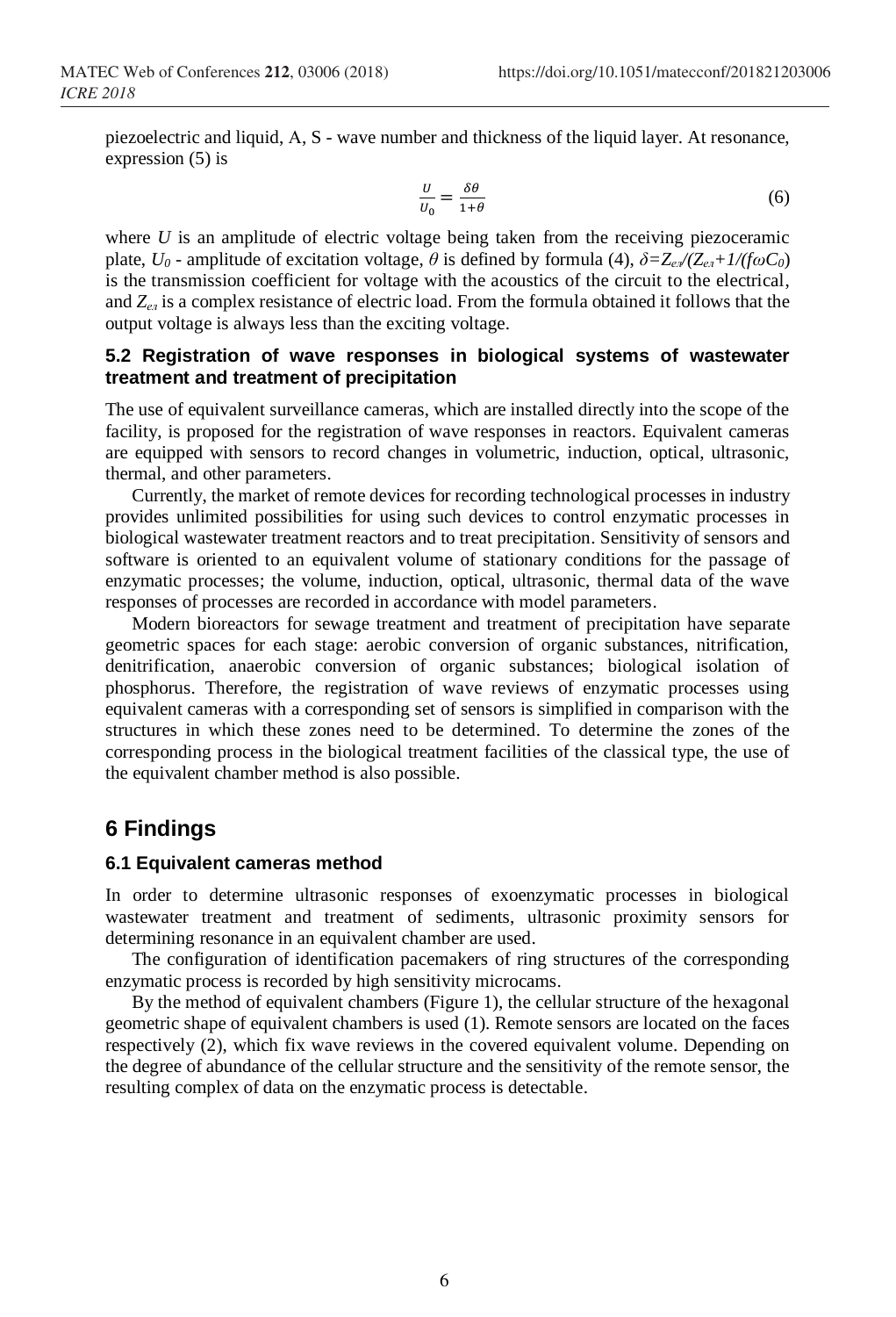

**Fig. 1.** Scheme of equivalent chambers for registration of wave responses of enzymatic processes:  $1$ equivalent chamber; 2 – remote sensing sensors for identifying wave characteristics.

The cell volumes are determined according to the identification wave characteristics of the enzyme process and depend on the sensitivity of the remote sensors. The processing of data from a complex of sensors (volumetric, induction, optical, ultrasonic, thermal) creates an integrated identification process characteristic and the morphology of the wave response.

Software development is formed on certain identification wave characteristics of enzymatic processes and features of resonances or absorption corresponding to this process.

#### **6.2 Probability of wave response**

Based on the laws of distribution of random variables, the intensity of wave resonances in biological systems, it is possible to conditionally be divided into three stages. The first stage is when there is biomass growth and the value of the observation coefficient  $(Y_{\text{obsr}})$  increases to 0.22, respectively. Then, in the second stage, the intensity of the wave resonances has a constant oscillation (exponential law). The third stage: according to the normal law, in connection with the slowing down of metabolic processes, or "aging" of biomass, the decrease in the wave resonance of the growth observation coefficient is observed (Figure 2).



**Fig. 2.** Intensity of wave resonances of enzymatic processes in biological systems of water treatment reactors and treatment of precipitation:  $I$  – stage of biomass growth;  $II$  – constant oscillation stage; III – "aging" of biomass.

The probability of the wave response depends on the intensity of the wave resonance and has a corresponding maximum and minimum, respectively (Figure 3).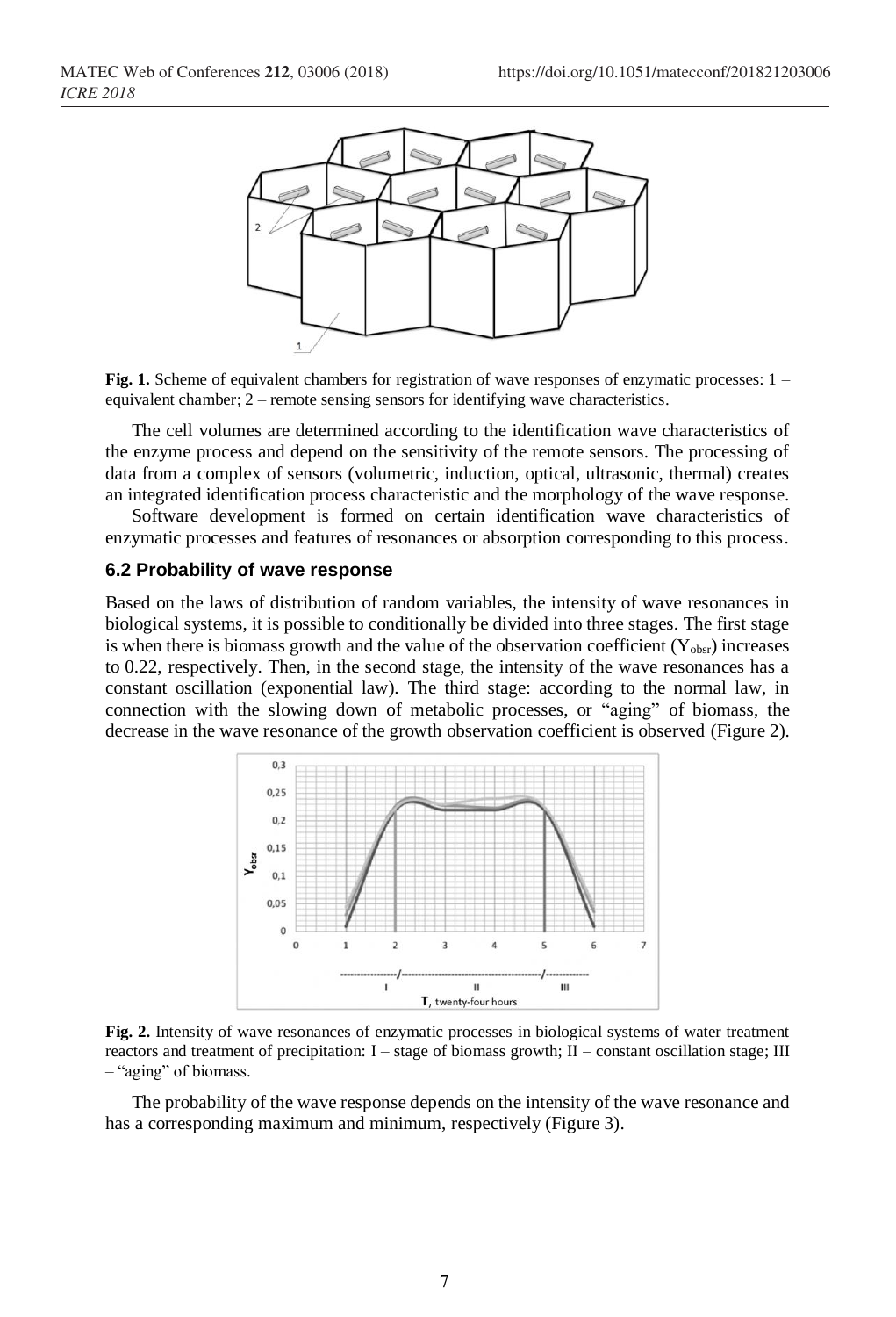

**Fig. 3** Probability of the wave response of enzymatic processes in biological systems of water treatment reactors and treatment of precipitation: 1 – maximum; 2 – minimum.

The registration of the system's wave response will make it possible to optimize the operation of any biological wastewater treatment reactor from high molecular weight organic compounds and also to optimize the intensification parameters for the process by various types of wave action on the microbiological system in accordance with the wave resonance arising in response.

• According to selectivity to biochemical processes, the wave response of homogeneous processes of enzymatic hydrolysis of high-molecular organic compounds during biological water purification appears.

• The probability of a wave response corresponds to the laws of distribution of random variables in accordance with the three stages of operating time.

• Registration and identification of wave reviews of biochemical processes of biological water purification from high molecular organic compounds will provide an opportunity to optimize the operation of biological reactors of various types and intensification by various types of wave nature according to the value of the wave resonance.

• The identification of the wave response with respect to the selectivity of the enzymes released by the bacteria on the corresponding substrate makes it possible to determine the magnitude of the wave action to increase the enzyme concentration due to the wave resonance.

# **7 Conclusion**

Based on theoretical studies, the hypothesis is advanced on the existence of a wave response of enzymatic reactions of aerobic and/or anaerobic conversion of organic substrate, hydrolysis of high molecular weight organic compounds, nitrification, denitrification, biological phosphorus removal in biological systems of water treatment and treatment of precipitation. It is proposed to use the methodology of resonant phenomena to determine the morphology of the wave characteristics and the equivalent chamber method for identifying wave responses of enzyme reactions in the reactor volume. On the basis of the laws of distribution of random variables, the probability of the wave response of the intensity of the appearance of wave resonance is determined for the mathematical description of the corresponding model systems.

The further research tasks are also determined:

• Obtaining the identification of wave responses of model biological systems of enzymatic reactions of aerobic and/or anaerobic conversion of organic substrate, hydrolysis of high